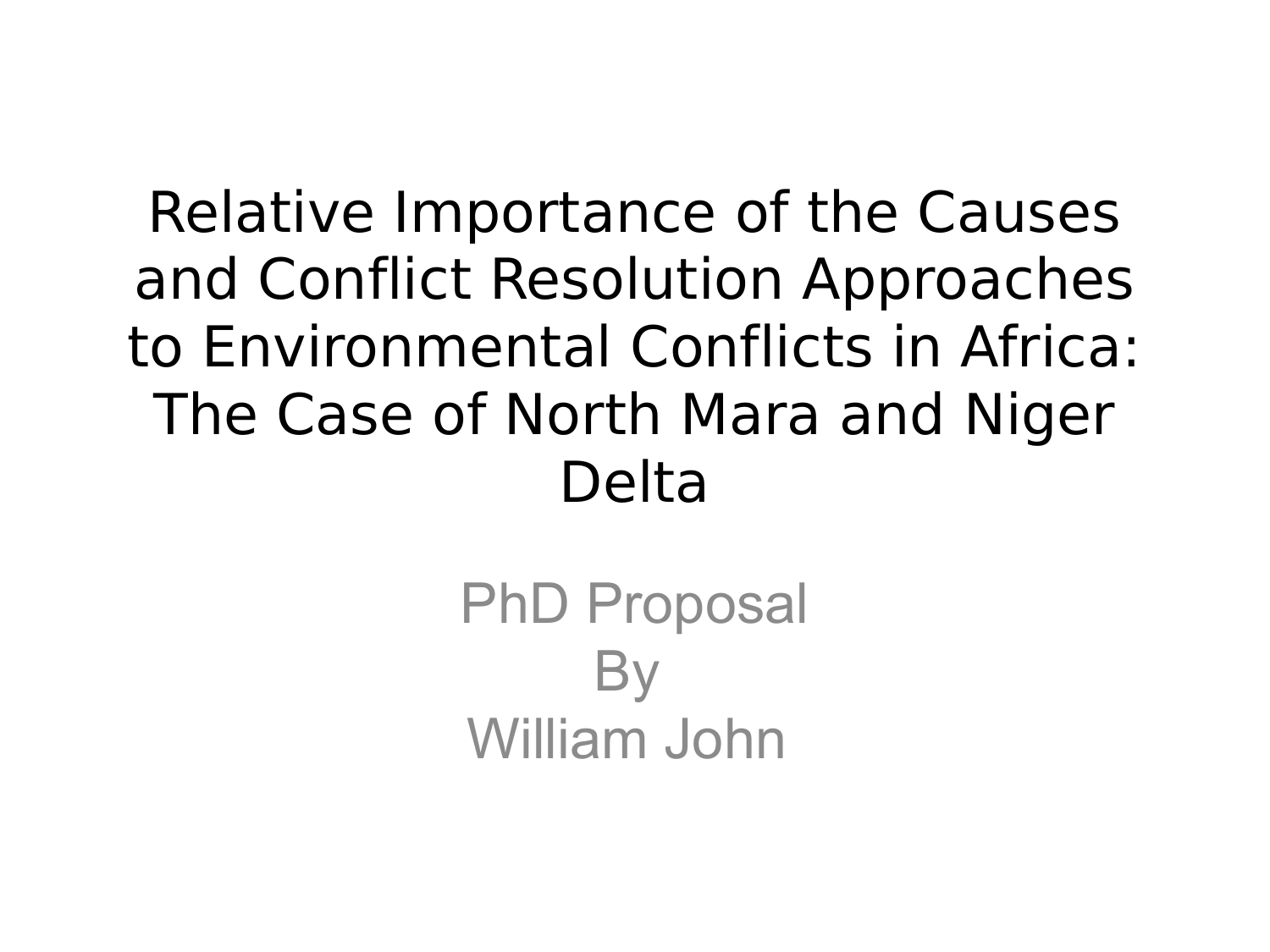#### Introduction

- $\cdot$  Environmental conflicts occupy a central part in the contemporary international politics
- 1990s wars in Angola, Sierra Leone, Liberia and Ivory Coast
- $\cdot$  DRC –claimed 5 million people
- Darfur –water shortage pushing Arab nomads from the North to the South
- Protracted conflict between Sudan North and South claiming 2 million people.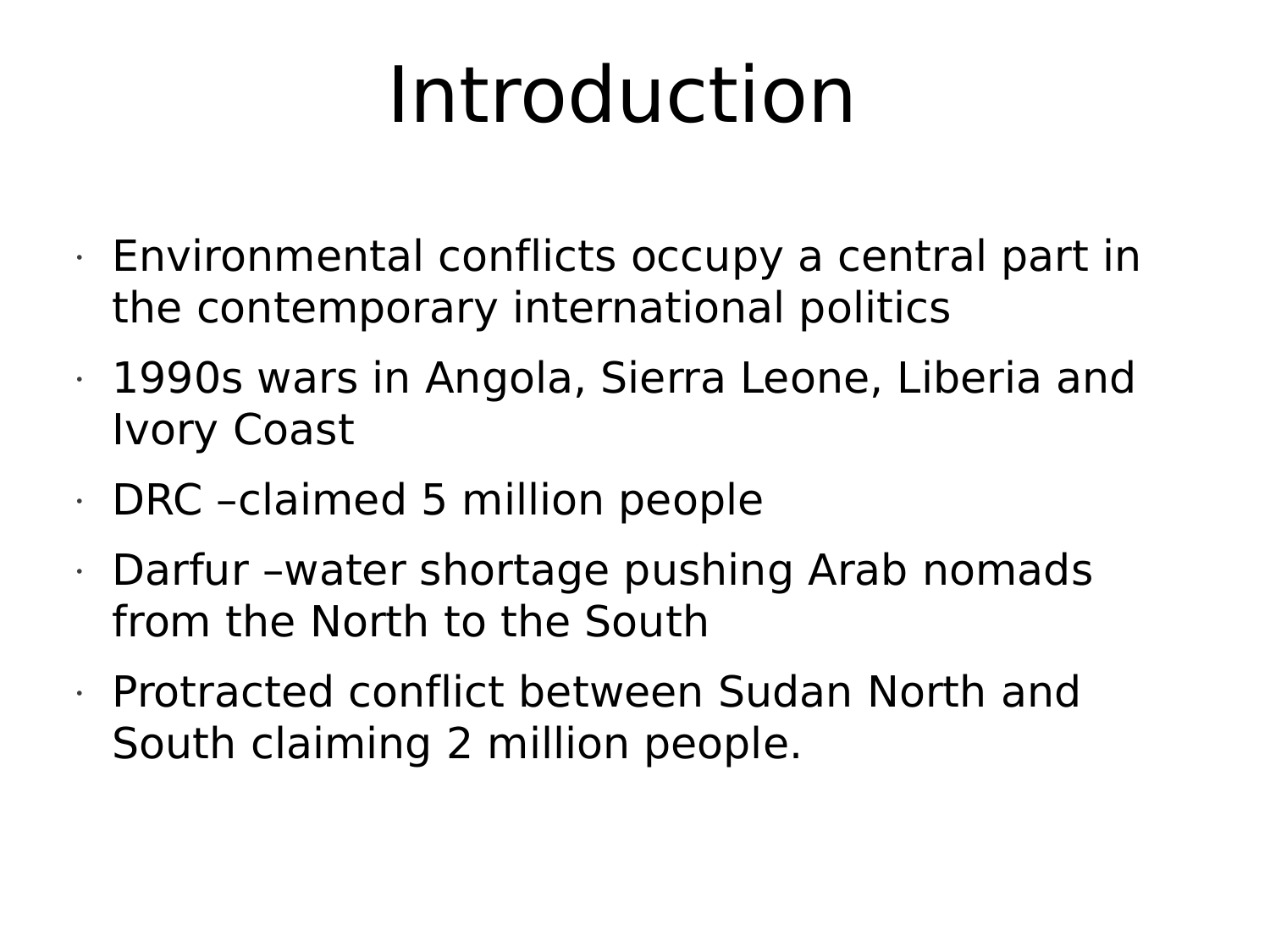#### Problem Statement

- $\cdot$  Tanzania is known as an oasis of peace in the troubled continent of Africa.. ??
- $\cdot$  No coups, civil or religious conflicts since independence in 1961 & facilitated independence & peace making in fellow African countries.
- $\cdot$  Increase of environmental conflicts comporting relative peace
- More than 67 people killed btn 2008-2010 by policy personnel and private security guards safeguarding North Mara Gold (LHRC, 2011)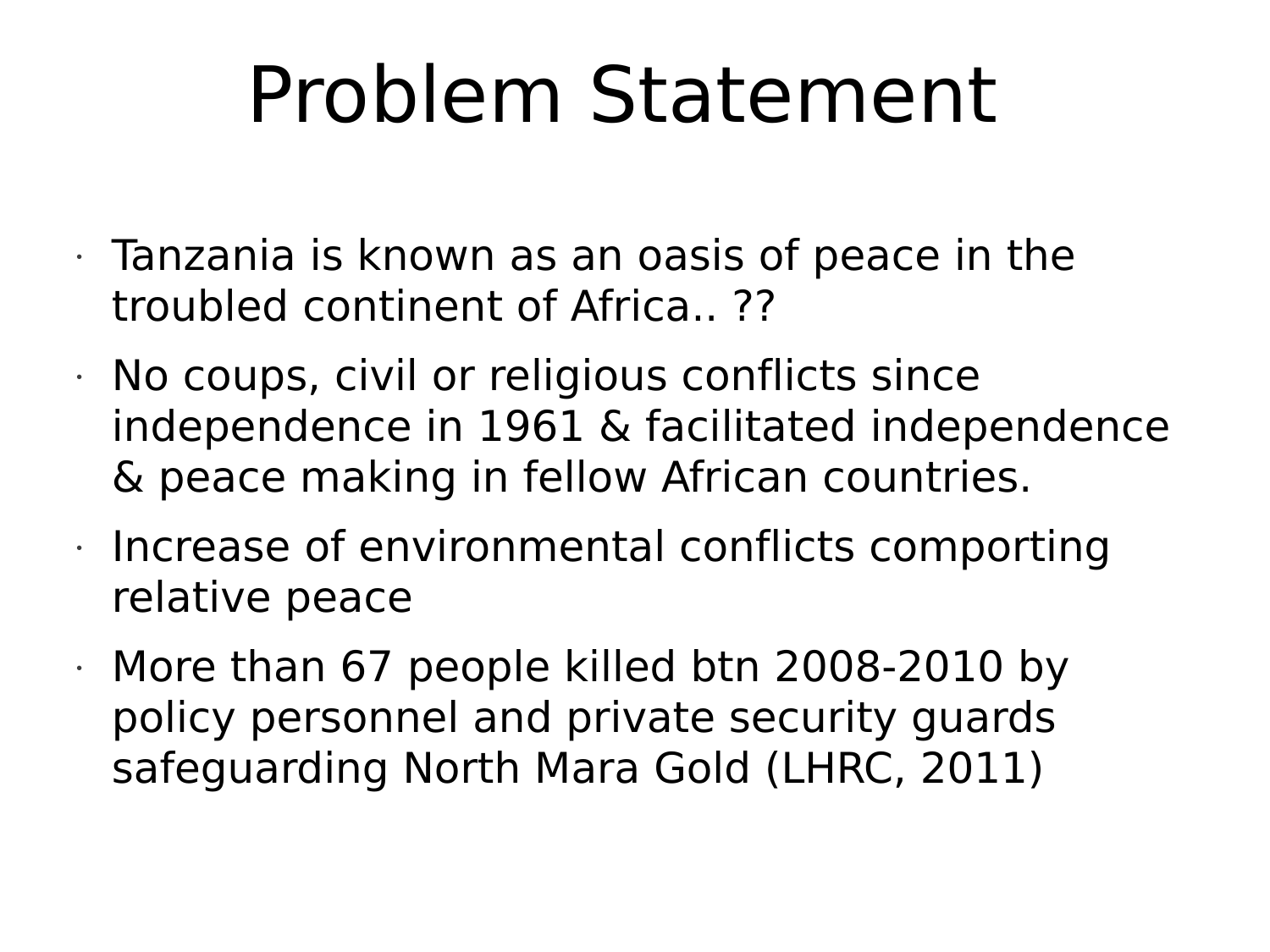#### Problem Statement cont.

- Even though, Nigeria experienced many violent conflict since independence in 1960, eg. 1966 coup overthrowing Azikiwe's government &later a series of coups in 1966, 1975, 1976, 1983, 1985, 1986, 1990 and 1993 (Francis, 2009).
- Environmental conflicts in the Niger Delta: attack of facilities and hostage taking of oil companies' worker by militant groups, eg. MEND.
- In 2008 2009, about 100 attacks reported, nearly 1,000 people died and 300 workers were taken in hostage (Aaron and George, 2010).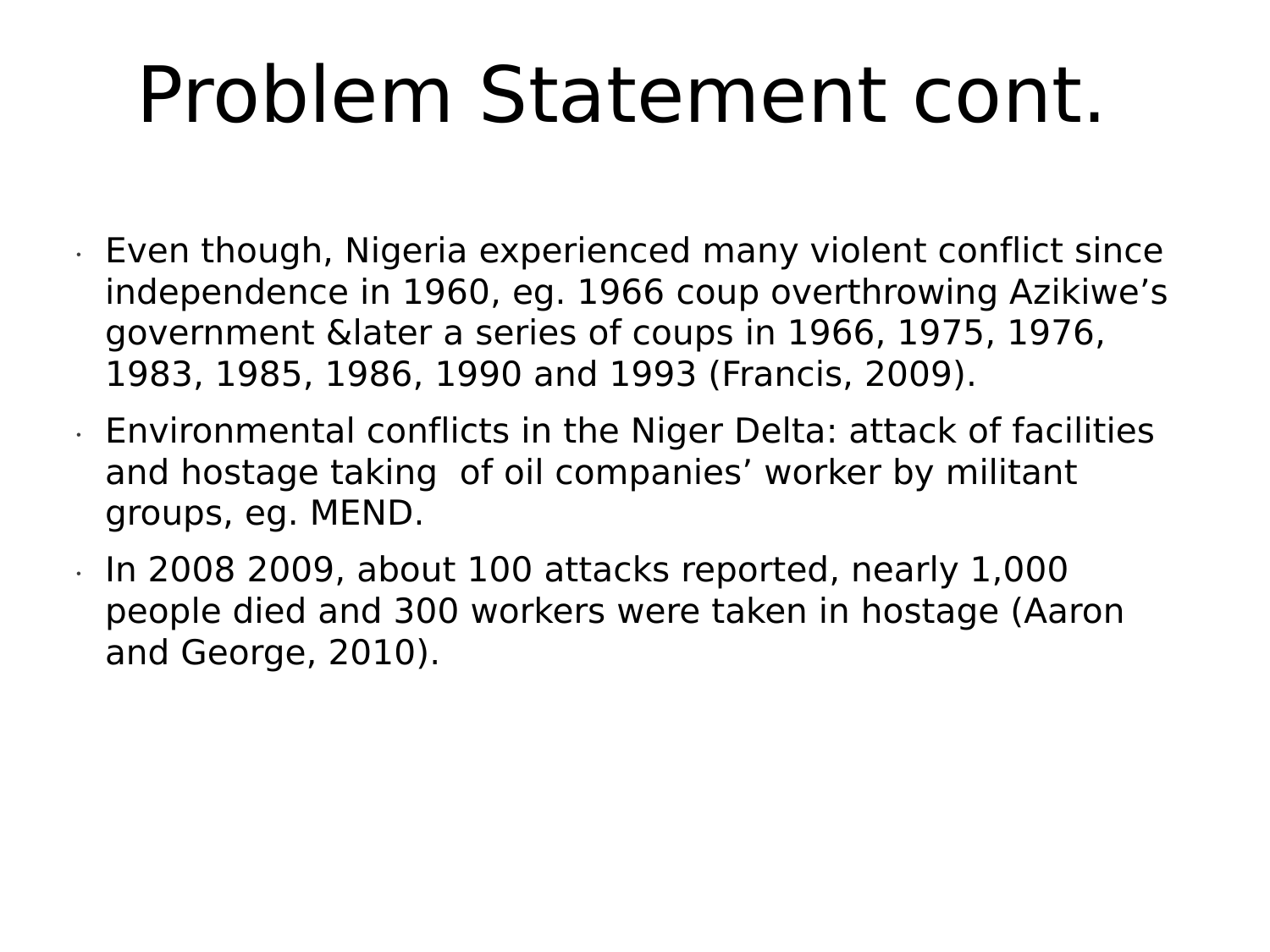#### Main objective

 $\cdot$  To investigate the relative importance of the causes and the conflict resolution approaches to transform the recurring environmental conflicts at North Mara and Niger Delta.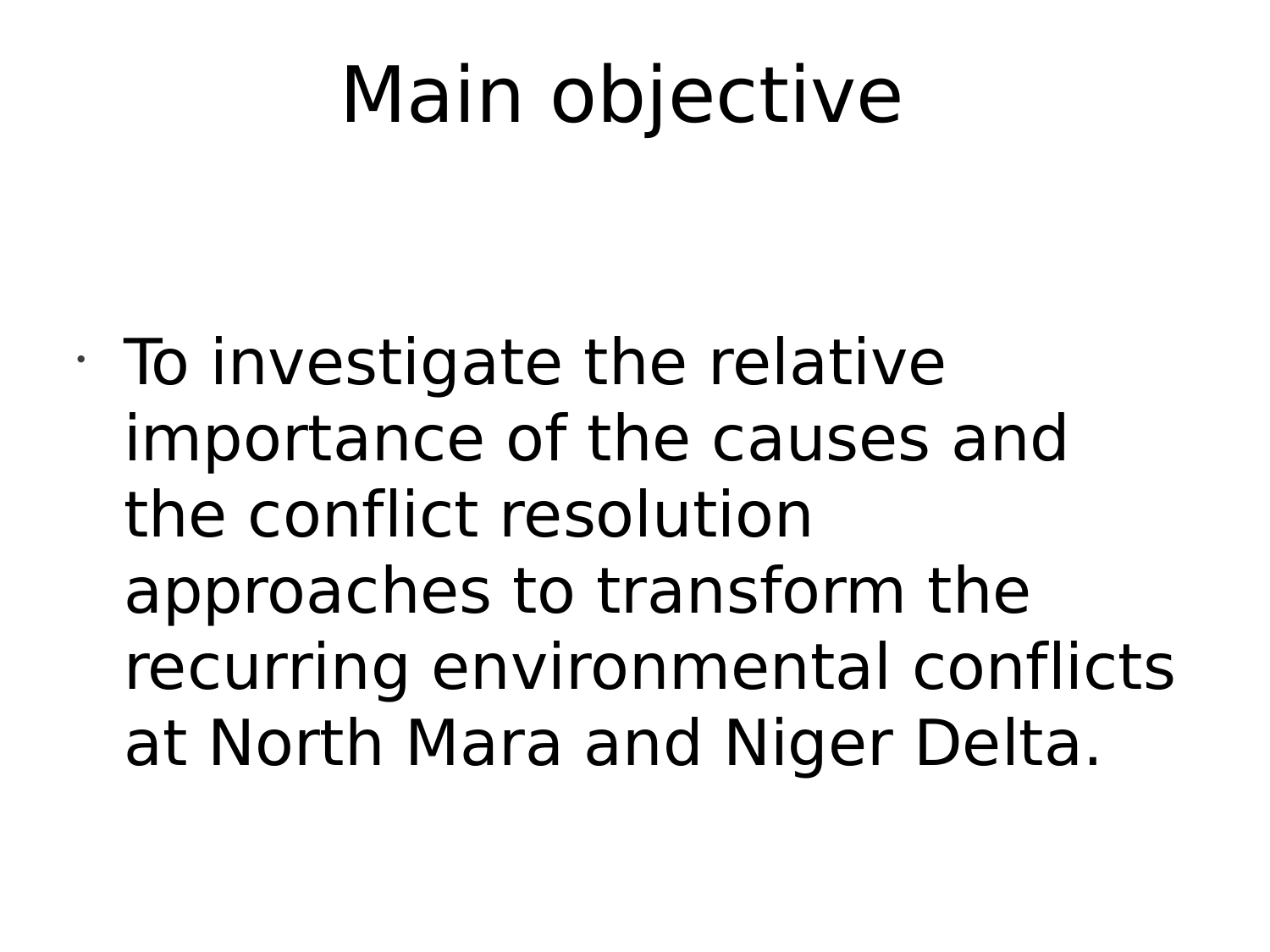## Specific Objectives

- $\cdot$  To identify the recurring environmental conflicts Mara (NM) and Niger Delta (ND).
- $\cdot$  To examine the relative importance of the factors causing environmental conflicts at NM & ND
- $\cdot$  To evaluate the current national and regional conflict resolution approaches to address the environmental conflicts at NM & ND
- $\cdot$  To investigate and suggest concrete conflict resolution approaches and policy alternatives to transform the recurring environmental conflict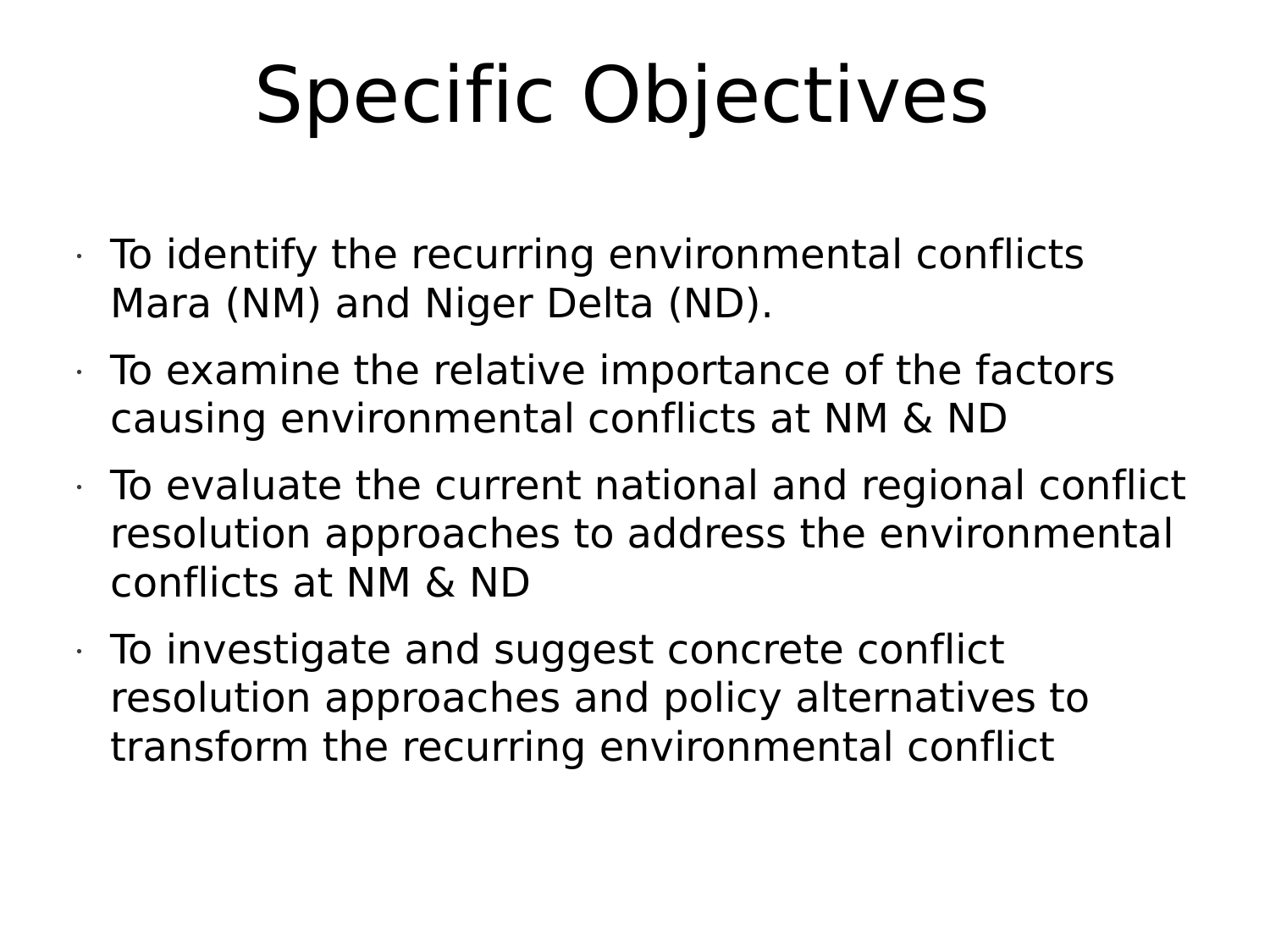# Significance of the Study

- $\cdot$  To policy makers, local communities, activists & investors academic & international community
- $\cdot$  Revealing gaps embedded in legal and policy framework guiding environmental resources in Africa
- $\cdot$  Provision of conflict resolution approaches to transform environmental conflict in Africa
- Theoretical framework to reflect on envt. confl.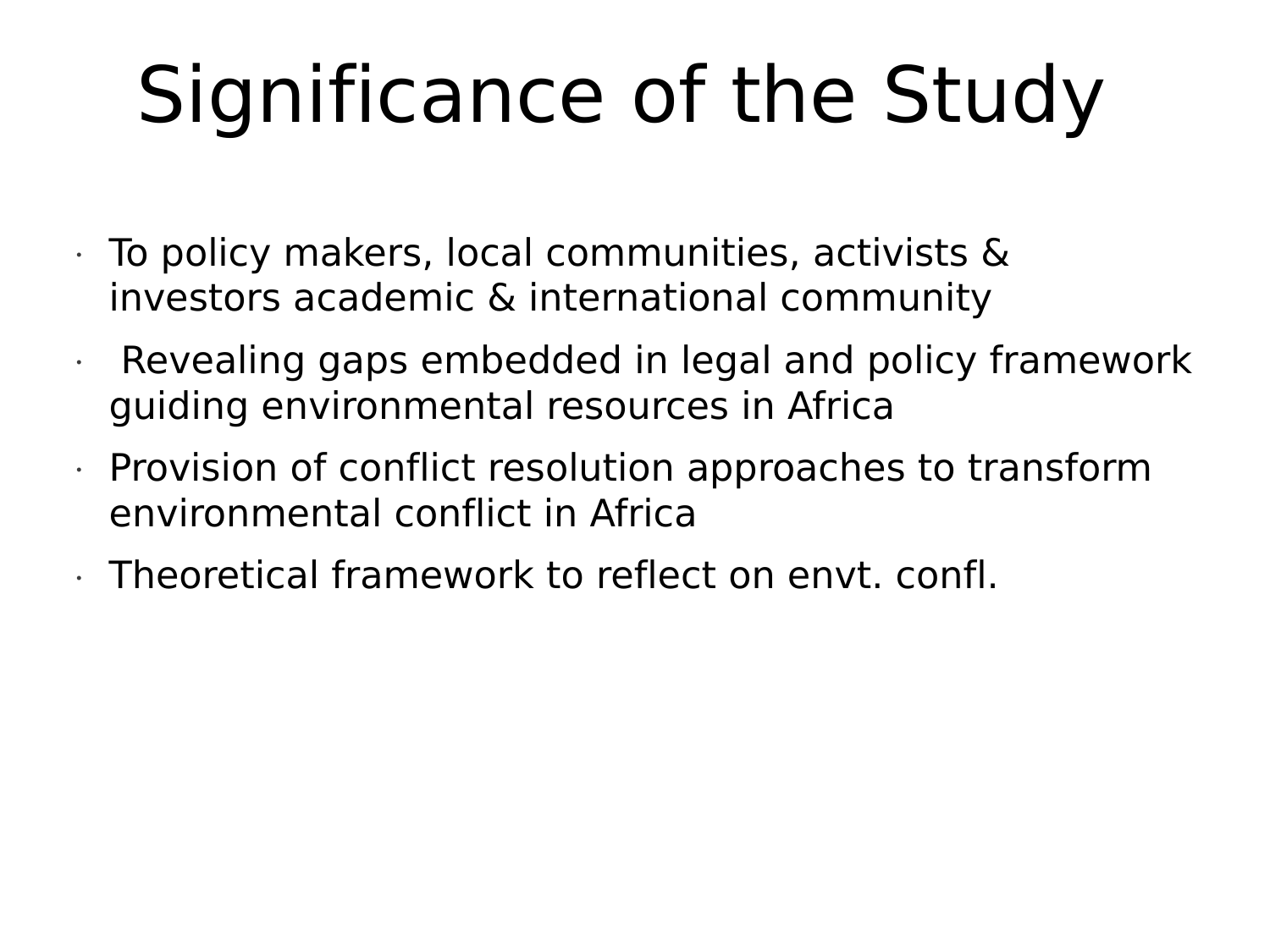#### Literature Review

- **Malthusians:** Environmental Conflicts in the Global South are caused by population growth putting stress on envtal resources (i.e. water, land & minerals).
- 1994 Rwanda genocide & rapid population growth causing competition for land btn Tutsi and Hutu ethnic groups (Billon, 2001).
- Senegal-Mauritania conflict over Senegal River Valley in the boarder btn the two countries (Homer-Dixon, 1994)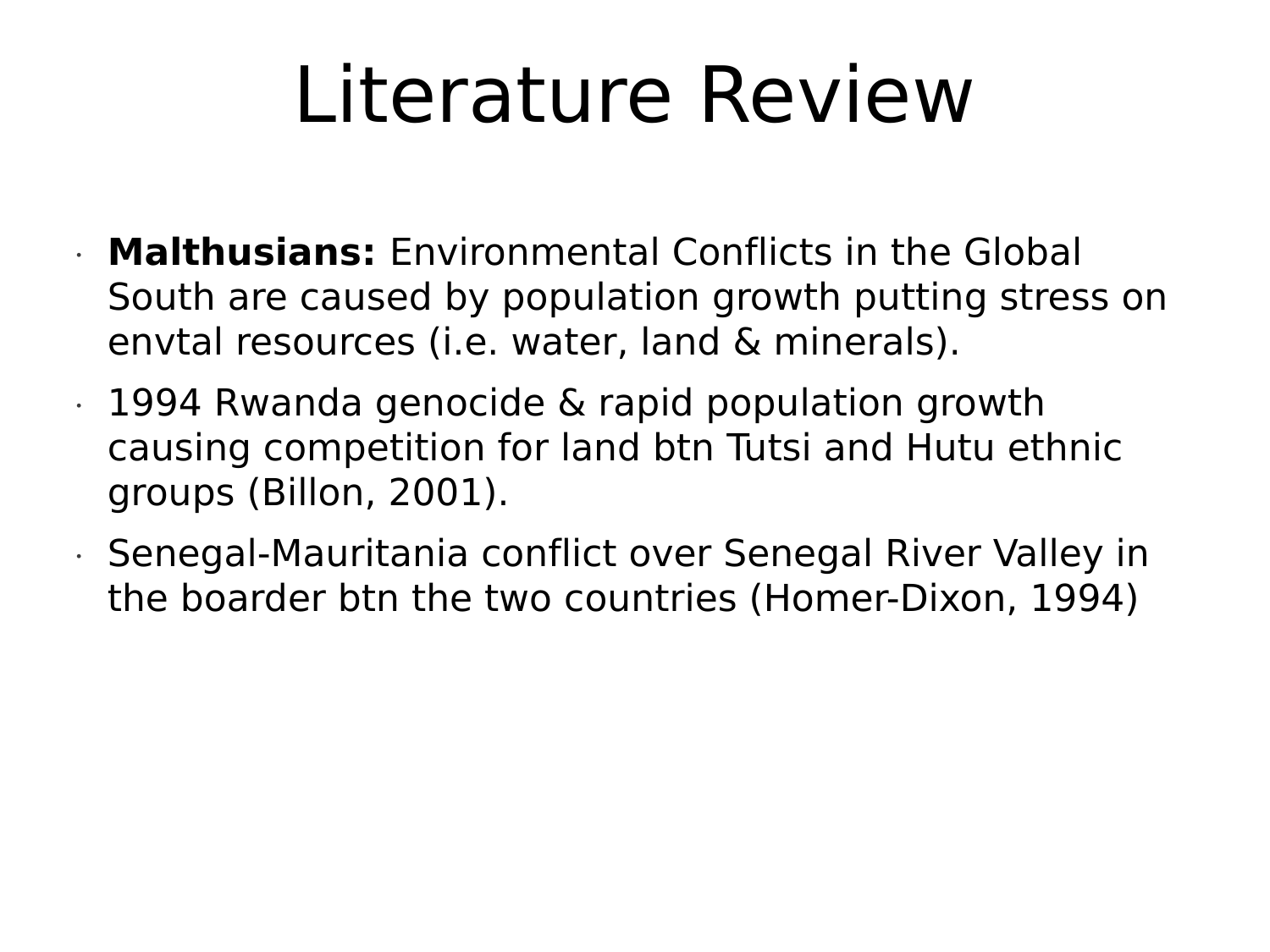#### Literature Review cont.

- $\cdot$  Opponents: Population growth not a cause, but poor governance & lack of human and physical capital. The Global South has nearly 60% of global resources.
- $\cdot$  No direct link btn pop growth & envtal conflicts in Rwanda, Sudan, Nigeria, DRC, Liberia, Nigeria etc.
- $\cdot$  Envtal conflicts are financed and facilitated by multinationals (Ford & Kim, 1995; Baregu, 2002).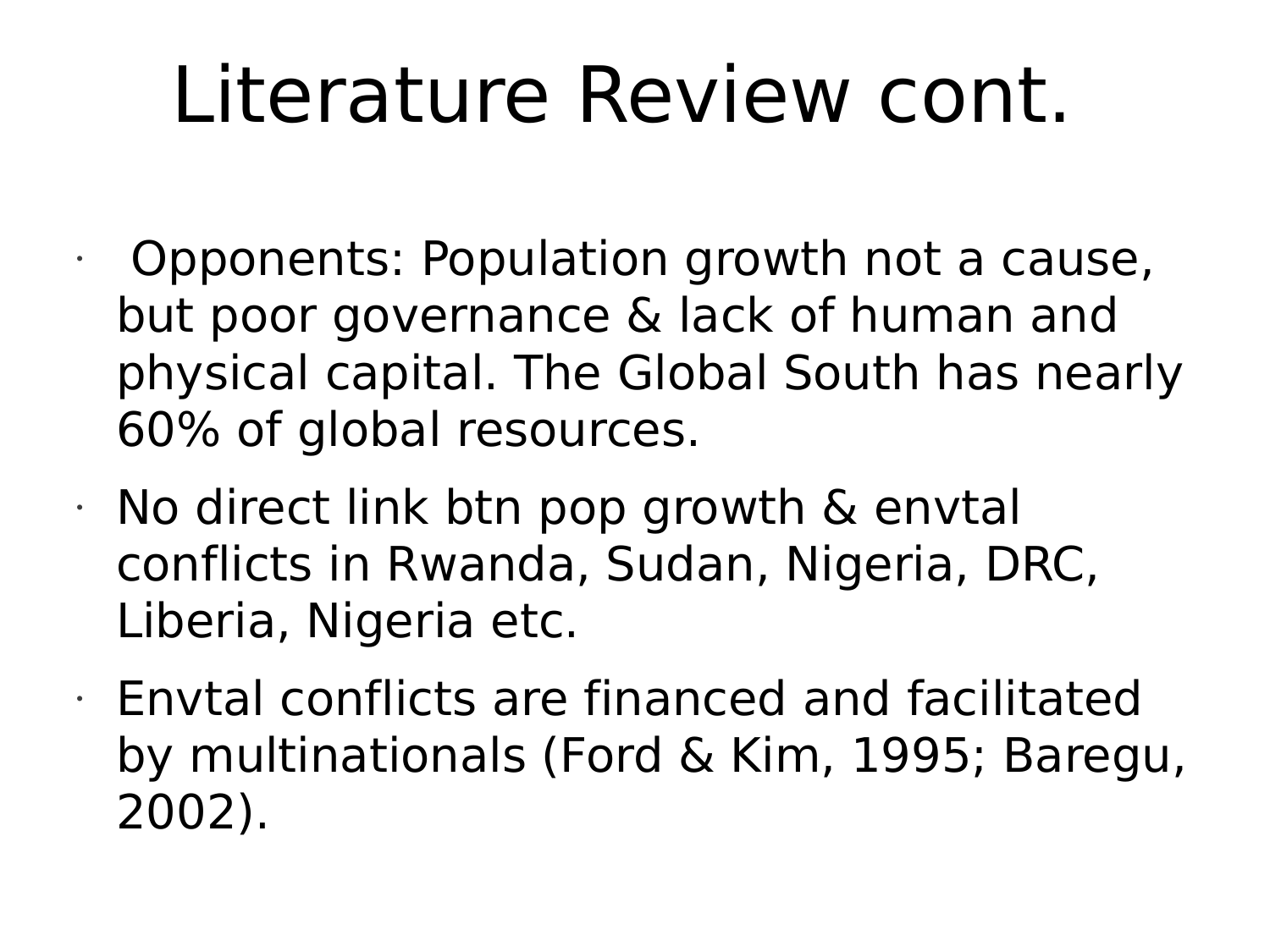#### Literature Review cont.

- Ecological modernization: economic growth (e.g. mining in Niger Delta and North Mara) is compatible with environmental sustainability, as it creates resources for investing in "green technology" mitigating environmental problems and conflicts (Clark and York, 2005).
- Opponents: economic growth (i.e. FDI in mining at NM, ND & DRC) cause environmental conflicts as the driving force is profit making coming at the expense of people and the environment.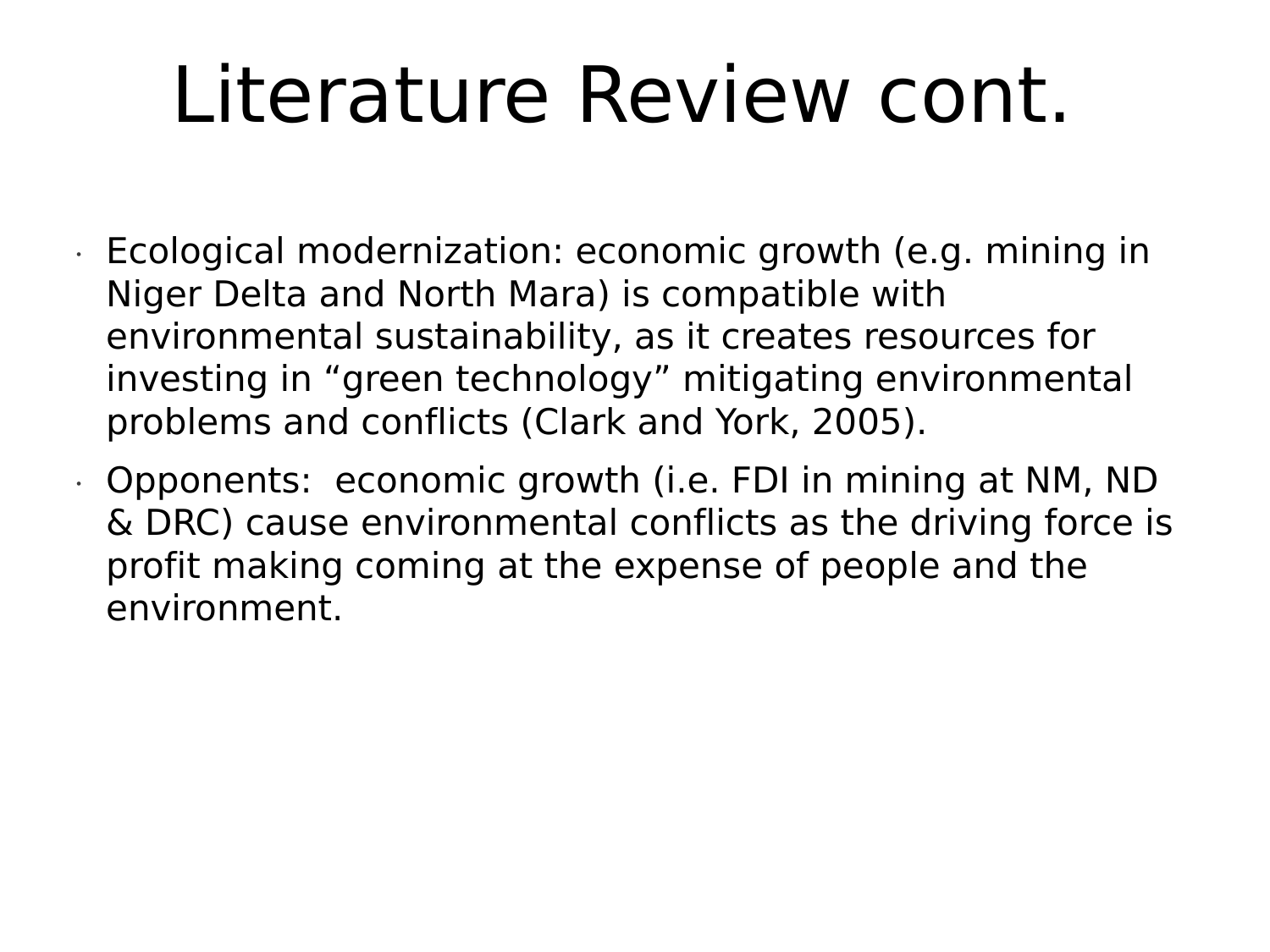#### Literature Review cont.

- **Resource curse thesis:** environmental conflicts are caused by abundance of resources creating incentives for rebels, incumbent leaders to overstaying in power, land expropriation etc.
- UNITA maintained her war with the Angolan government by plundering diamond in the Northern part of the country. Demanded the ministry of Geology and Mining to sign the 1994 Lusaka Agreement (UNEP, 2009).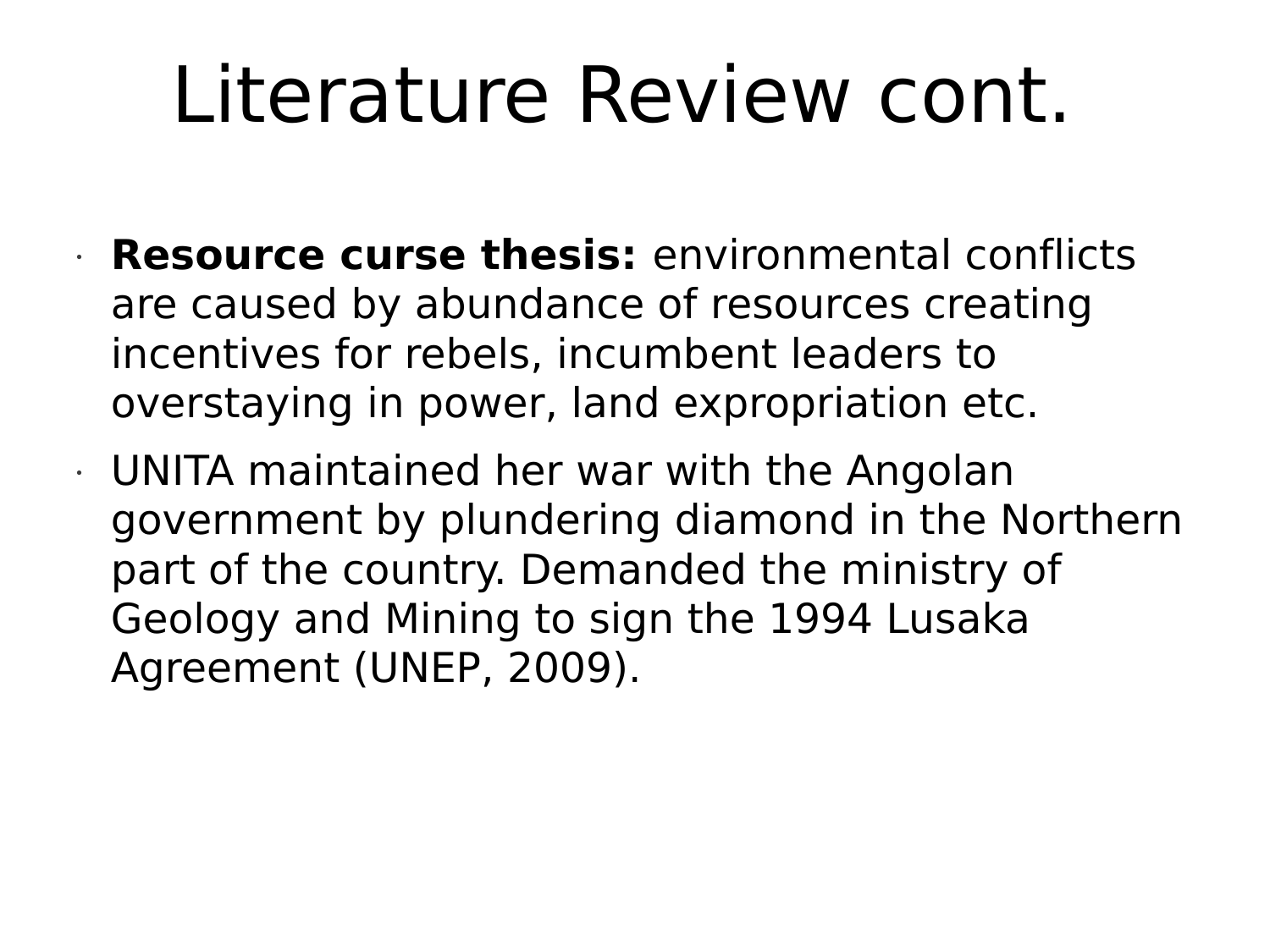#### Conflict Resolution & transformation Approaches • State centric i.e. Joint Task Force (JTF) and FFF at North Mara? They contain conflict not resolve & transform, make the people more resistant, fail to articulate the people's demands etc. (Aaron and George, 2010).

- Bottom up approach: deliberative democracy? Equitable share of benefits? Etc.
- Traditional Approaches?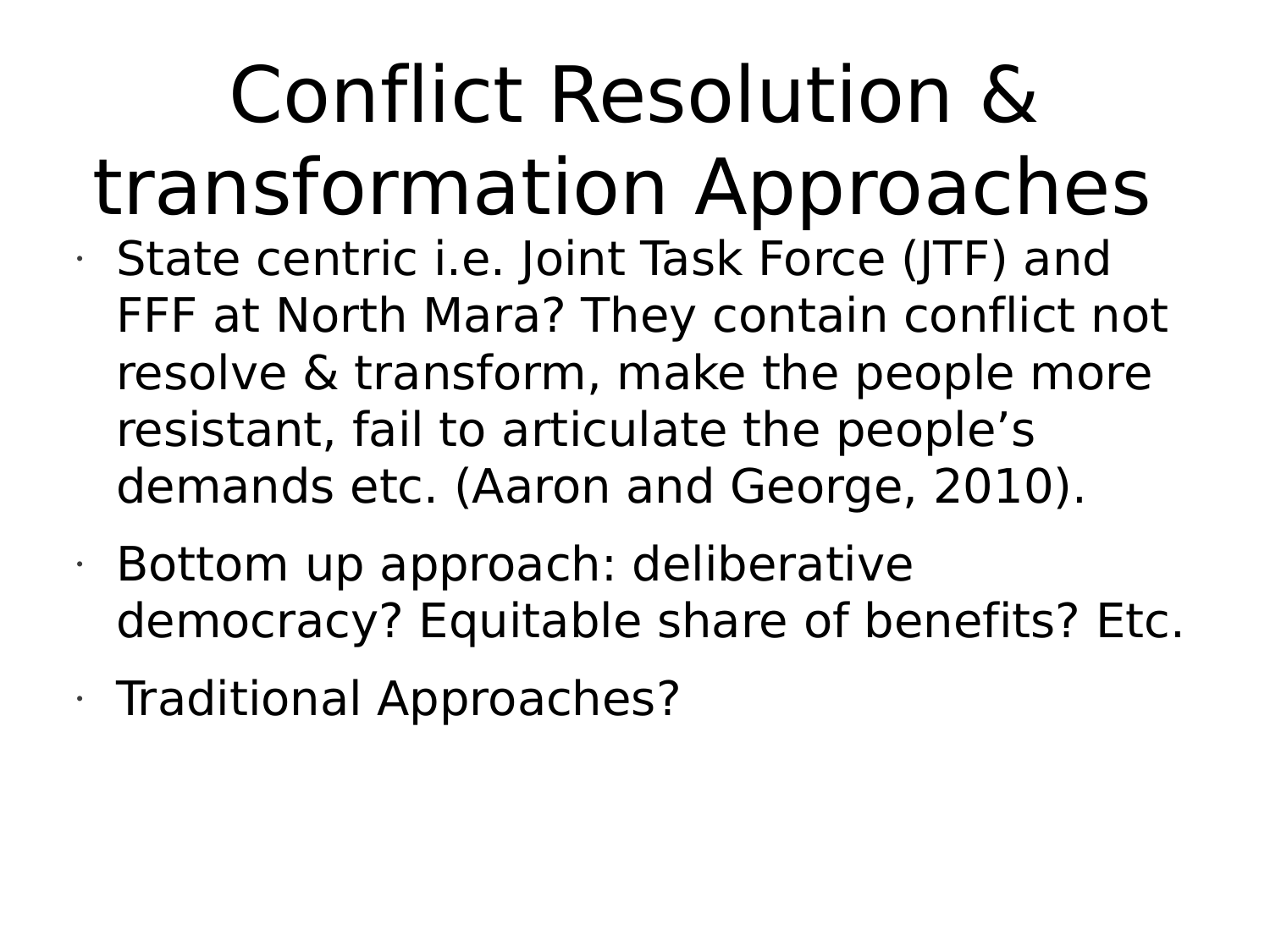#### Theoretical framework

- **Human security approach-** freedom from fear (security) want' (development).
- $\cdot$  Human security= environmental threats (fear about water, land or air degradations), deprivation and exclusion and vulnerability (the presence of poverty & marginalization) & vulnerability (exposure to environmental threats) (Bronkhost, 2011, p.9).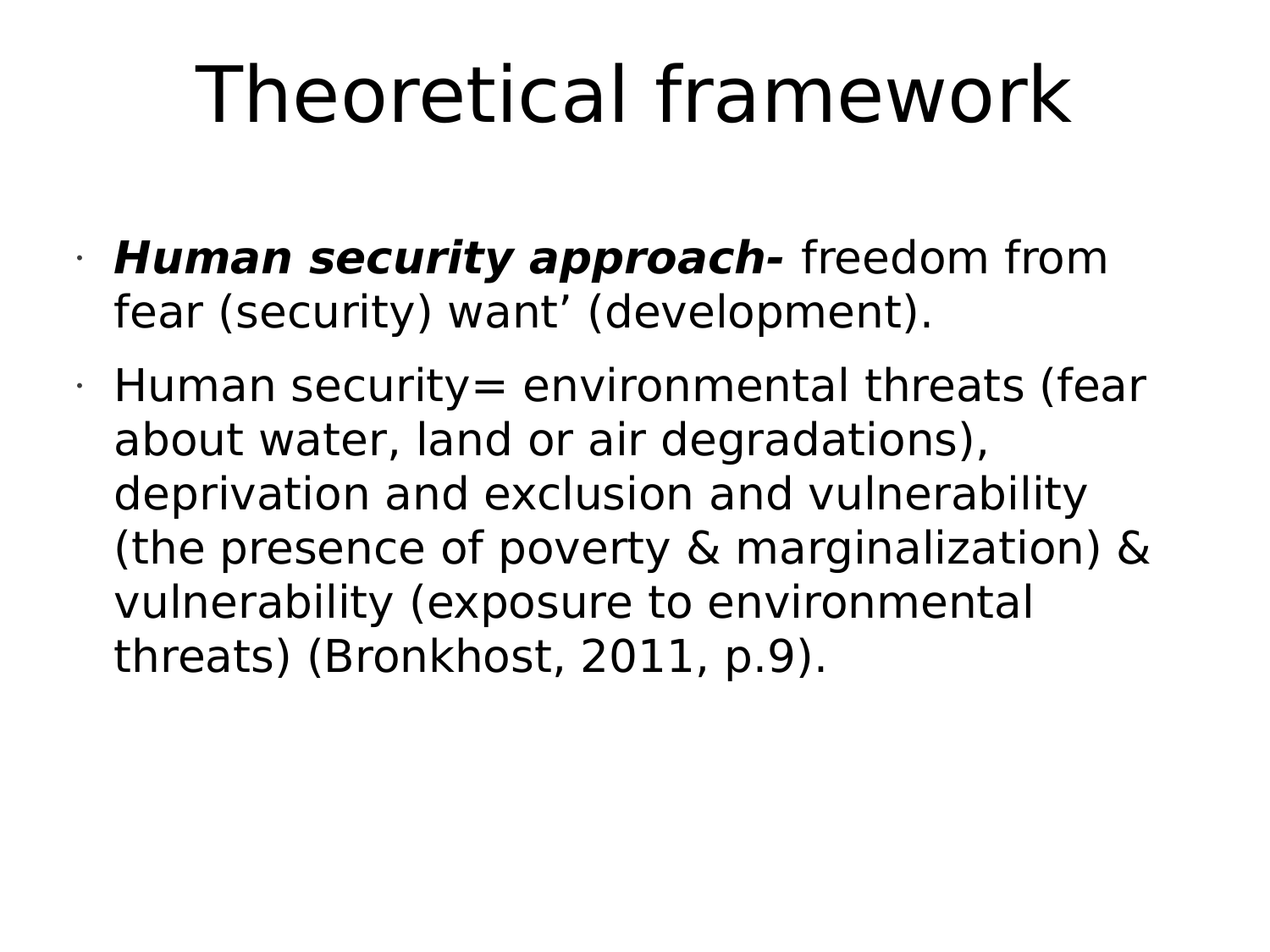## Theoretical framework cont.

- **Political ecology approach**: functions to explain environmental conflict & injustices linked to: "(1) the marginalization of local residents from environmental discourses, (2) conflicts between developers and environmentalists and the exclusion of local residents […]" & politicization of the envt.
- $\cdot$  State and IOs = Environmental conflicts
- Favors home grown approach to envtal conflicts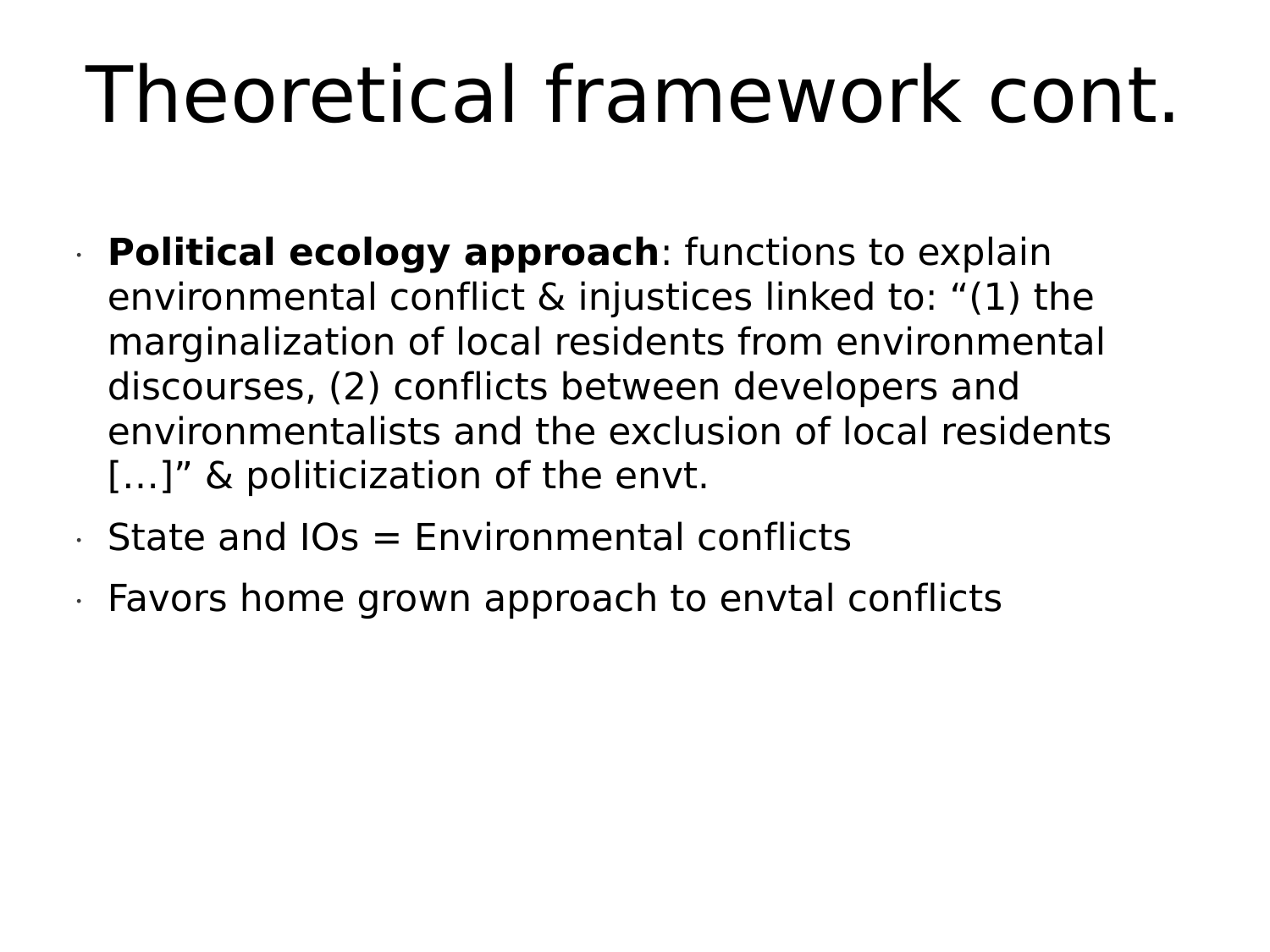### Research methodology

- Qualitative case study: It explores, describes and explains complex course of issues eg. Environmental conflicts.
- $\cdot$  Sampling: Purpose sampling = local communities of Ogoni land, Niger Delta, Nigeria and North Mara, Tarime district. Officials of Ministry of land, Ministry of Environment, Ministry of Natural Resources and Minerals, NDDC, NDDB, OMPADC, MEND, NEMC, BAKWATA, TEC, CCT etc.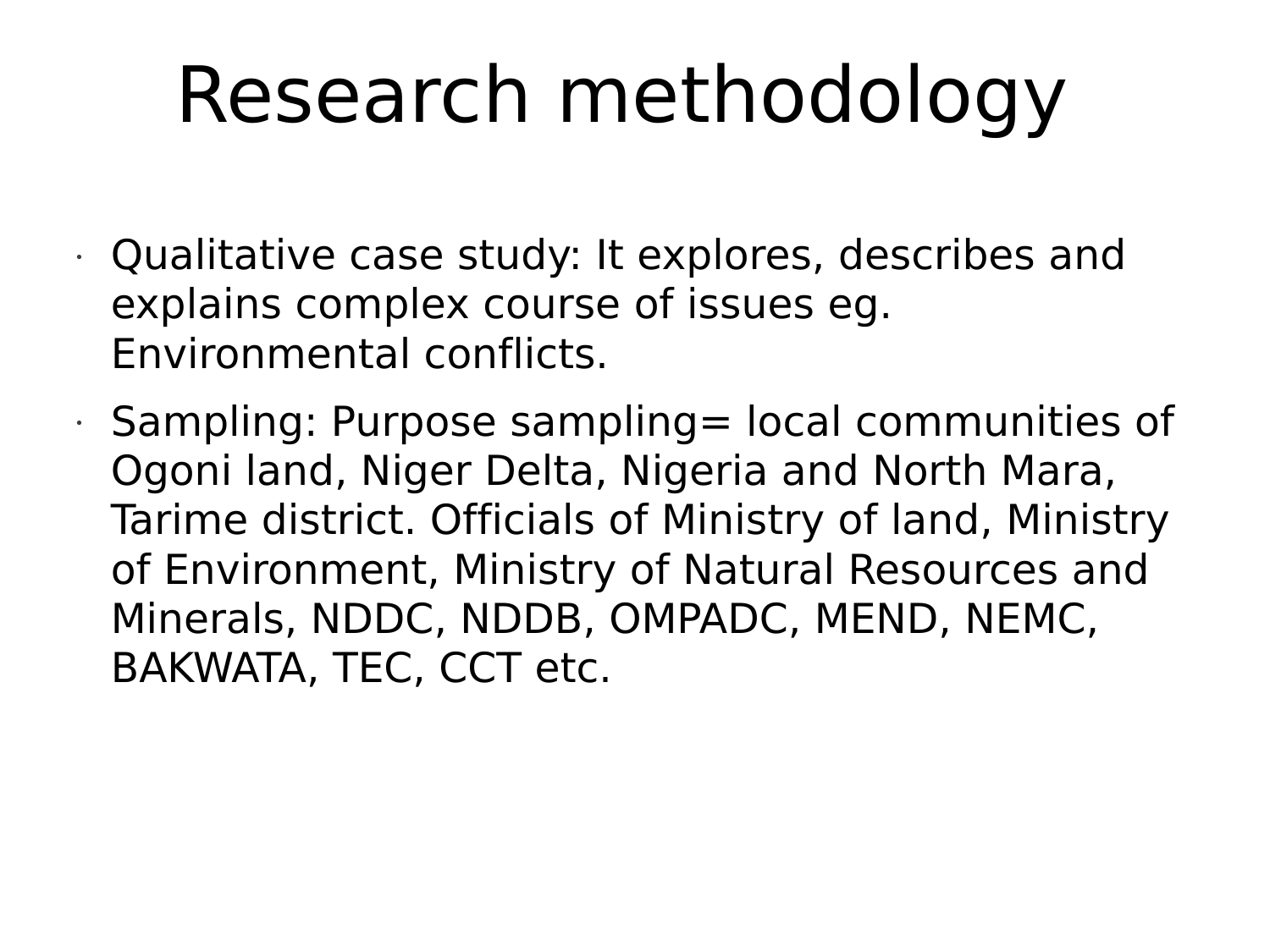## Research Methodology cont.

- **Data collection Methods:** Interviews (30 respondents), FGDs & document review with population sampled purposively.
- **Data Analysis**: Content analysis technique studying the content of communication i.e. interview, FGDs and document review. Examines what, how & why the sampled pop talk about the relative importance of the causes and conflict resolution approaches to environmental conflicts